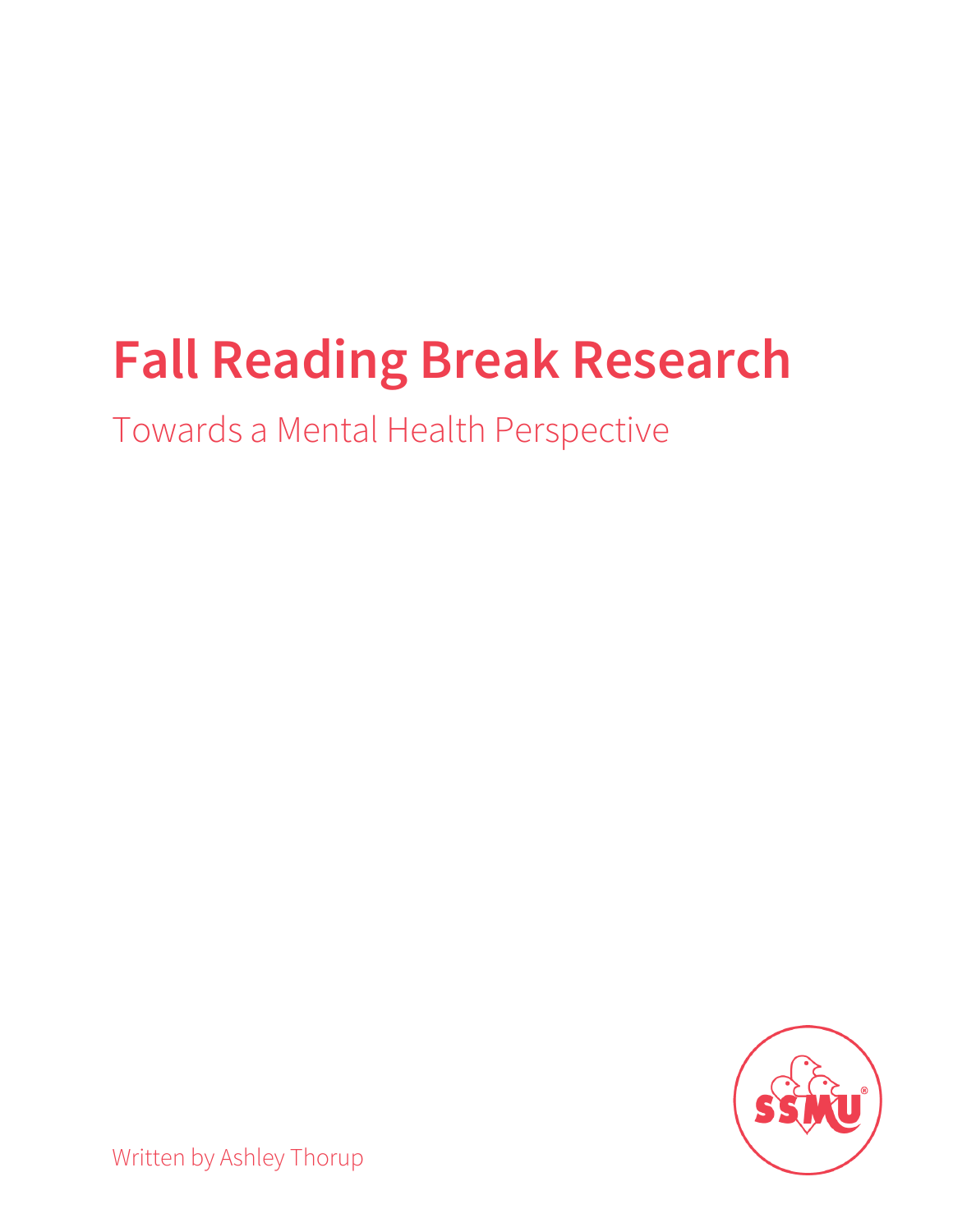

Over that past few years, there has been an evident shift in the way that academic institutions view their role and responsibility in respect to mental health; a large majority of universities have since taken proactive steps in an attempt to repair the systems in place and combat stigma. McGill University's recent inauguration of its new Rossy Student Wellness Hub is just one example: the consolidation of the Health Clinic, Counselling Services, and Psychiatric Services aims to increase the accessibility of these supports to students and generate awareness within the community. Even with the implementation of such mental health initiatives, the current figures on mental health demonstrate a need for change at the institutional level. In the 2016 National College Health Association (NCHA) report, an average of 89.5% of 43,000 surveyed students felt overwhelmed by their daily tasks and 64.5% experienced overwhelming anxiety. $^1$  In the SSMU Fall 2018 survey, 83% of respondents "strongly agreed" that a Fall Reading Break would allow them to focus on their mental health. The correlation between the student populations' feelings of stress and anxiety and their strong desire for a Fall Reading Break has captured the attention of several other U15 schools that now enforce a week-long reading break during the fall term.

Given the concern that stress levels for students rise in the middle of the term, it stands to reason that a Fall Reading Break is a favorable initiative to promote good mental health; however, there is exiguous scholarly discourse on the positive mental health effects of a Fall Reading Break. This is, of course, partly due to the relatively new integration of several extended reading breaks at Canadian universities. For example, the University of Alberta successfully passed an extended reading break in 2015, which now falls immediately after the Remembrance Day Holiday. In order to better analyze the success of a Fall Reading Break, the University of Alberta Students' Union (UASA) set out a number of proposed measures, namely benchmarking internal data from the University of Alberta with the NCHA findings. Yet, the UASA explicitly noted that there would be a delay in these analytical outcomes since academic and mental health statistics are accrued over several years. $^2$  As such, it is imperative that institutions planning to adopt a Fall Reading Break, or determining its success during a "trial phase," be patient in waiting for any quantitative data on the mental health effects.

There has been a tendency in pre-existing literature to generalize about the positive effects of a Fall Reading Break on an undergraduate population. Many of the reports issued by U15 schools predict that a Fall Reading Break would give students the opportunity to see family and self-reflect, thereby lowering student stress levels, but there is inconclusive data on this front. $^3$  In self-assessment tests conducted at McMaster University, students reported positive impacts such as time with family and friends and the ability to catch-up on work; conversely, negative impacts reported were midterm and assignment scheduling being compressed before and after the break.<sup>4</sup> The significant gap in the literature has been identified by both researchers and universities: the University of Guelph Mental

<sup>&</sup>lt;sup>1</sup> NCHA-II. "Canadian Reference Group Executive Summary." ACHA, Spring 2016, pp. 13-15.

<sup>2</sup> UASA, "Green & Gold Week Governance Proposal," 2014, p. 17.

<sup>3</sup> UASA, "Green & Gold Week Governance Proposal," 2014, p. 2; AMS. "Fall Reading Break Consultation and Recommendations." 2019, p. 3.

<sup>4</sup> Heather Poole, Michael Agnew, and Ayesha Khan, "One Week, Many Ripples: Measuring the Impacts of the Fall Reading Week on Student Stress." *Collected Essays on Teaching and Learning*, vol. 10, 2017.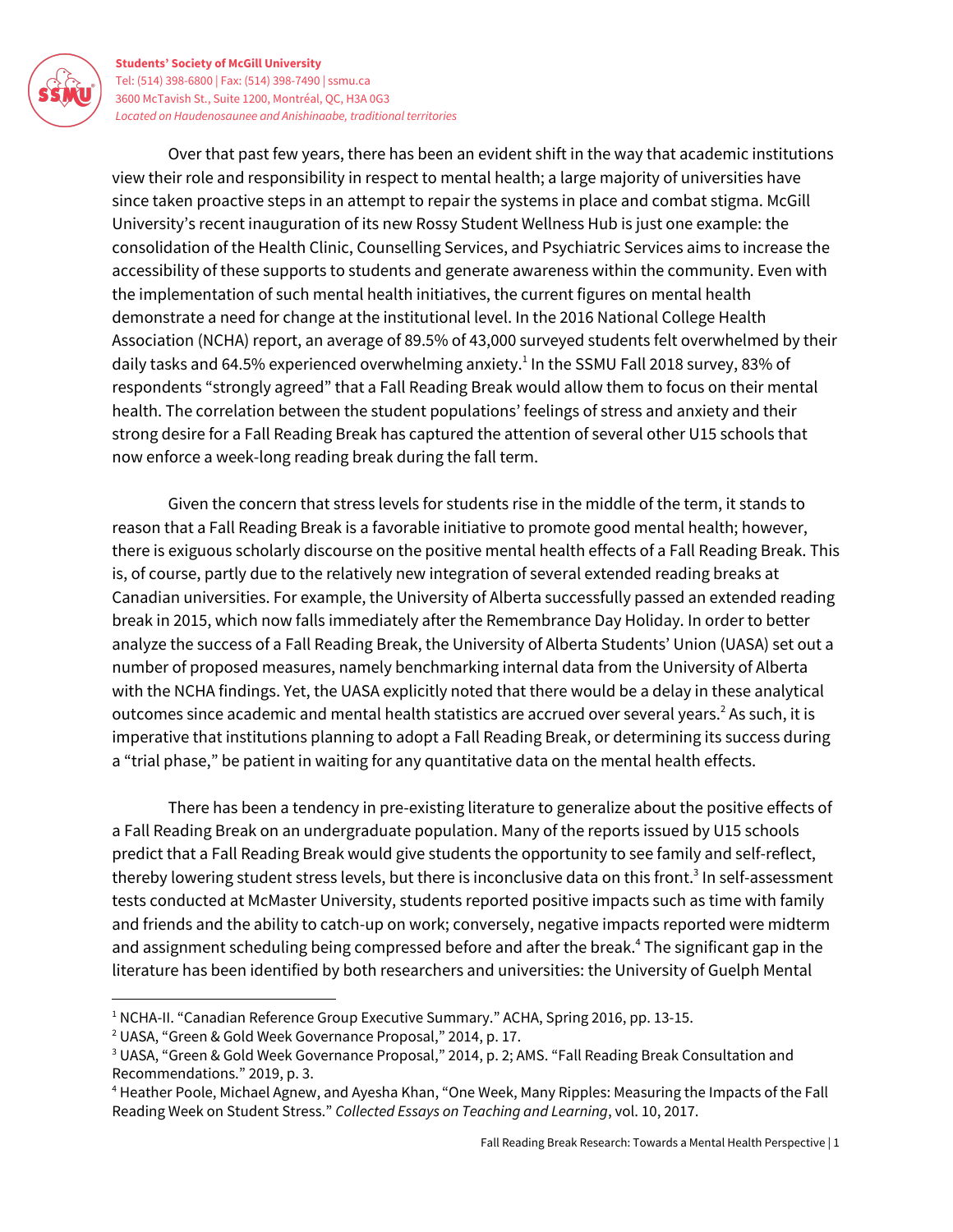

Health Advisory Committee subcommittee identified that there is virtually no empirical evidence linking improved mental health to study breaks.

To date, the most empirical evidence regarding students' mental health prior to and following the Fall Reading Break comes out of McMaster University. Of 1146 respondents, 80% indicated that the fall break "was a good thing" for them. Similarly, 69.1% of respondents answered that the fall break decreased their stress; however, both these numbers are reflected in a survey administered the following January, which aligns with a more reflective process rather than an immediate result. $^5$  A salivary test yielded a result of a lower ratio of cortisol to DHEA in first-year male Engineering students after the Fall Reading Break, therefore suggesting that it in part contributed to lower stress levels. Despite these promising findings, such results should be approached with caution due to their preliminary nature and relatively small sample size. More generally, students that find that the Fall Reading Break increases stress is due to stressors prior to the break, namely academic and personal, or is due to spending the break doing recreational activities rather than studying. $^{\rm 6}$ 

A doctoral student's findings at Brock University were highly in favor of a fall study break: 91% of Brock students agreed or strongly agreed that it would be conducive in reducing academic stress levels.<sup>7</sup> Of importance, Brock University's reading week, which falls during the dates following the Thanksgiving Holiday, has resulted in a higher number of students utilizing health supports. In a 2017 interview with The Brock News, Sarah Pennisi, Director of Brock's Student Wellness and Accessibility Centre, identified that, after reading week, there is a steady increase in students seeking mental health services that peaks at the end of November. $^8$  While this increase puts stress on the student supports offered by the university, it is considered to be a positive transformation as it indicates a greater awareness of those supports, a reduction in the stigma surrounding mental health, and an ongoing discussion of health and wellness beyond the break.

Given the fact that the Rossy Wellness Hub was designed with students' concerns in mind, McGill Student Services would be readily equipped for an increase in McGill students' reliance on these supports. The University of British Columbia, who continue to advocate for a Fall Reading Break, indicates that the midterm months of October and November have historically seen the highest traffic for counseling services, which points towards the poor mental health status among students and insights change. 9

<sup>5</sup> Heather Poole, Michael Agnew, and Ayesha Khan. "One Week, Many Ripples: Measuring the Impacts of the Fall Reading Week on Student Stress." *Collected Essays on Teaching and Learning*, vol. 10, 2017, p. 167.

<sup>6</sup> Ken Cramer and Rebecca Pschibul. "Student time usage during fall reading week." *Collected Essays in Learning and Teaching*, vol. 10, 2017.

<sup>7</sup> Kelly Plato. "Exploring the Impact of a Fall Break on Student Mental Health Outcomes." *Year 2 Undergraduate Student Affairs Committee*, 2015.

<sup>8</sup> Douglas Hunt. "Student supports available to help ease fall stresses." *The Brock News*, October 16, 2017. <https://brocku.ca/brock-news/2017/10/student-supports-available-to-help-ease-fall-stresses/>

<sup>&</sup>lt;sup>9</sup> AMS. "Fall Reading Break Consultation and Recommendations." 2019, p. 2.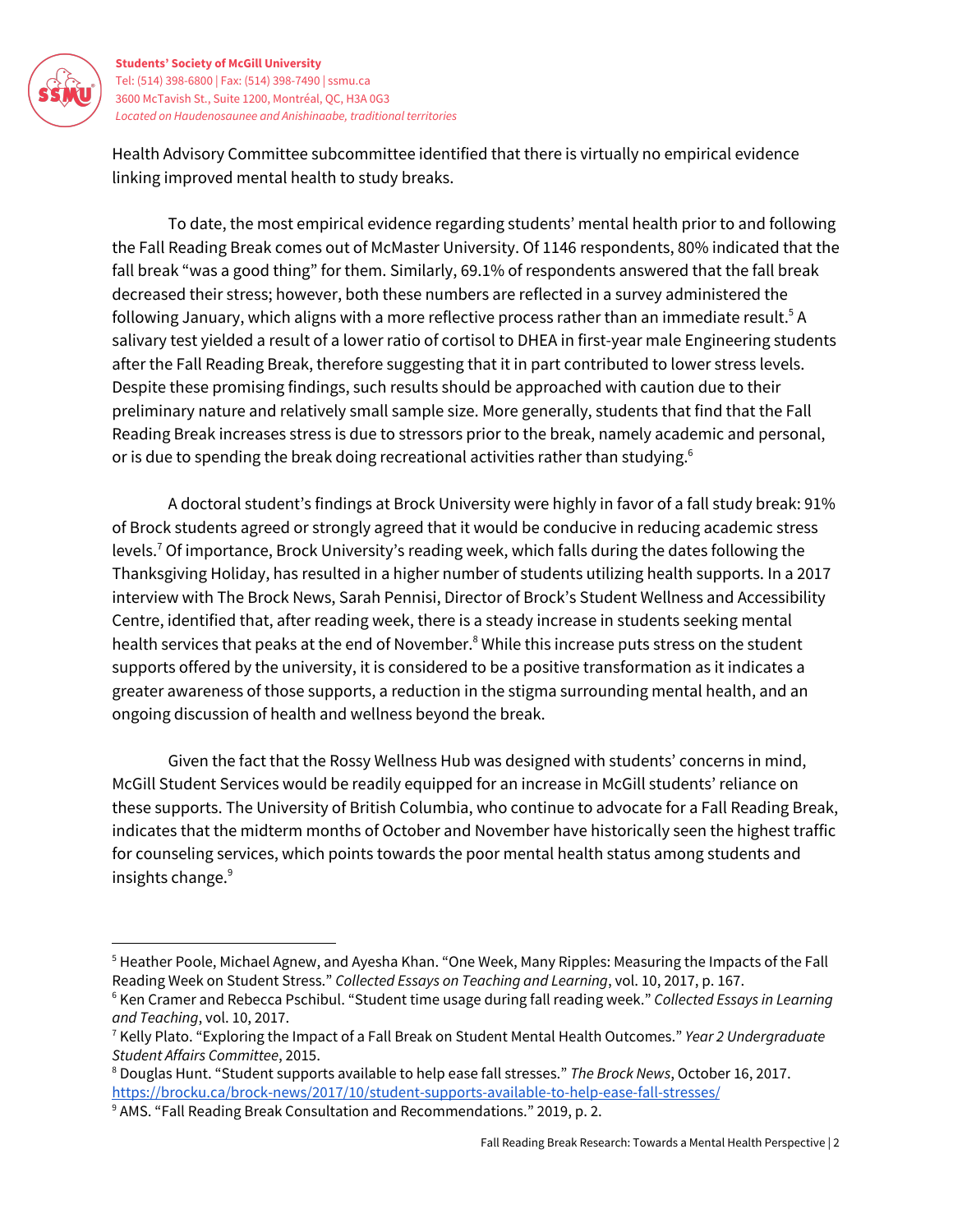

There is also an inextricable link between faculty and staff mental health and the level of service provided to students. The University of Manitoba issued a Campus Mental Health Strategy in 2014 to address mental health from a holistic standpoint. One of the guiding principles of this strategy is to empower faculty, staff, and students to actively maintain and address their mental health in order to participate fully and meaningfully in both their academic and personal lives. $^{10}$  Based on this tenet, a Fall Reading Break would allow for this growth and self-reflection among all the members of post-secondary institutions. The University of Alberta also proposed that the Fall Reading Break could be a time of personal empowerment and an expansion of knowledge through workshops offered by various Student Services units. The Mental Health Centre proposed three possible topics: Mental Health Information Session; Student Self-Care/Mindfulness Meditation; and How to Become a MHC Client. 11

A common thread that runs throughout all discourse on implementing or assessing an extended Fall Reading Break is the concern over how the university will market the break to students and faculty. Initiatives to implement a Fall Reading Break as a response to student mental health must account for other student stressors to avoid creating a domino effect. The compression of work before and after the break, isolation and loneliness, and communicating expectations are potential stressors that may be further exacerbated by implementing a Fall Reading Break.<sup>12</sup> These potential stressors are just that – potential – and can be negotiated through the careful consideration of feedback from students and staff. Students at the University of Waterloo agreed that the Fall Reading Break was a good thing, but noted that the advertising of the break – either study or rest – was vague and instead implied by professors that it should be used to study. $^{13}$  McGill Teaching and Learning Services (TLS) has indicated that it will be crucial to clarify whether this will be a "reading week," a "study week," or a "break," as all three have implications regarding assignment due-dates, exam scheduling, and readings.

The topic of mental health and the Fall Reading Break is one that is highly of interest to student unions and university assessment offices; however, there is a significant gap in the literature to support any concrete quantitative findings on the positive correlation between the two. Indeed, after contacting both of these units at all of the U15 Canadian universities, the student unions proved to be more responsive and provided significant documentation, but many of the findings are based solely upon self-assessment surveys. The University of Toronto, who now has a week-long Fall Reading Break just prior to the Remembrance Day holiday, communicated directly that they don't have any data on the topic, or, if it has been worked on, it would be at the College level, and that they won't share that data with the main assessment office. The problem here lies that, if data is being

 $10$  UofM. "Success through Wellness: Enhancing the campus community to promote and support mental health and well-being." 2014, pp. 4-5.

<sup>&</sup>lt;sup>11</sup> UASA. "Green & Gold Week of Governance Proposal." 2014, pp. 3-4.

<sup>&</sup>lt;sup>12</sup> Carol Hulls, Chris Rennick, Mary Robinson, and Samar Mohamed. "Effects of a Fall Reading Break on First Year Students' Course Performance in Programming." *Canadian Engineering Education Association*, 2018, p. 5.  $13$  lbid.